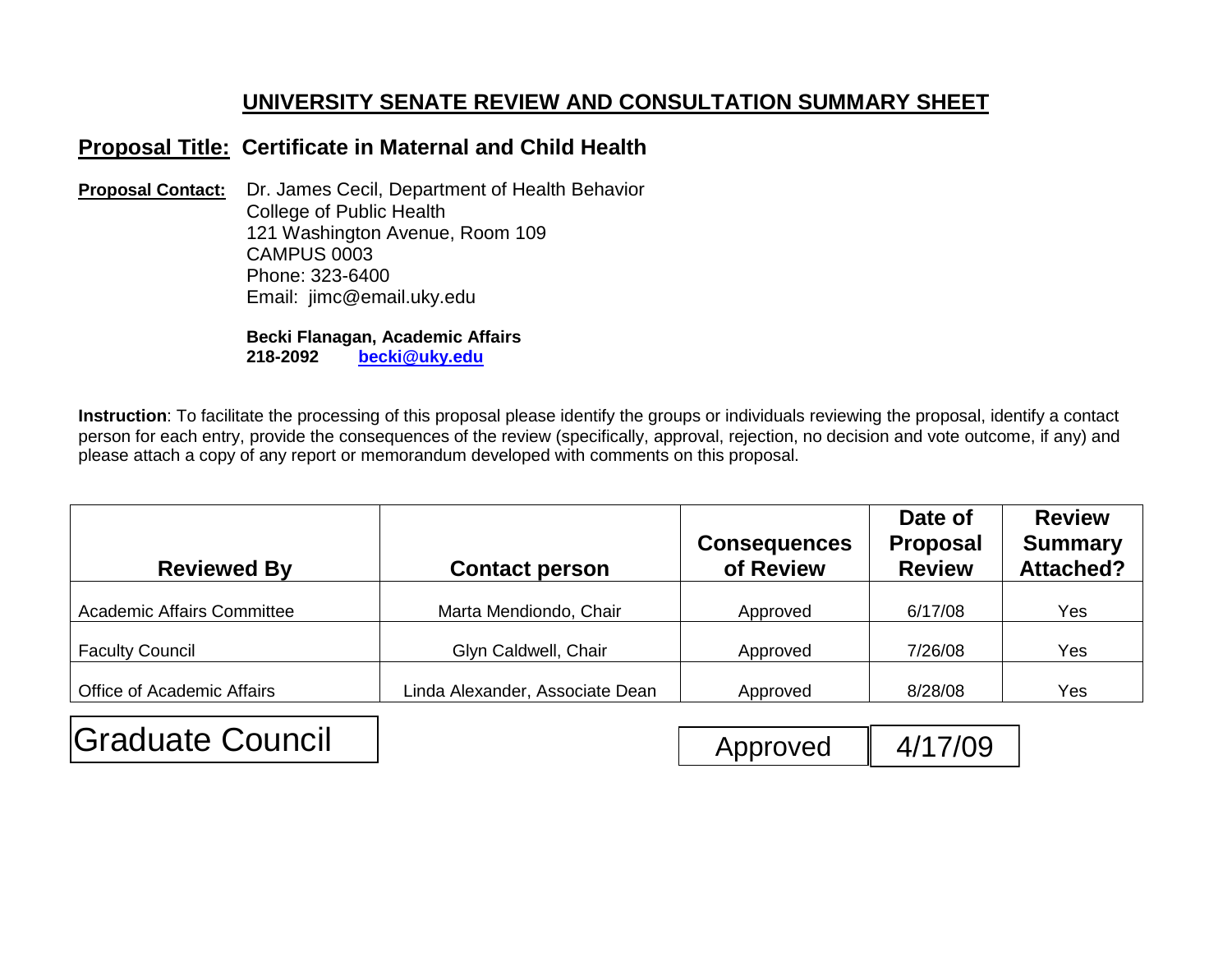## **Brothers, Sheila C**

**From:** Mendiondo, Marta<br> **Sent:** Friday, April 24, 20 Sent:<br> **Sent:**<br> **Friday, April 24, 2009 7:24 PM<br>
<b>Friday, April 24, 2009 7:24 PM**<br> **Friday, April 24, 2009 7:24 PM To:** Brothers, Sheila C<br> **Subject:** RE: Maternal and ( **Subject:** RE: Maternal and Child Health Grad Cert

Yes. We approved it. Marta

**From:** Brothers, Sheila C **Sent:** Friday, April 24, 2009 12:07 PM **To:** Mendiondo, Marta **Subject:** Maternal and Child Health Grad Cert

Hi, Marta! Did the cmte have enough time to review the proposed new Graduate Certificate in Maternal and Child Health?

Thank you, Sheila

*Sheila Brothers Office of the Senate Council 203E Main Building, -0032 Phone: (859) 257-5872 sckinn1@uky.edu http://www.uky.edu/usc2/*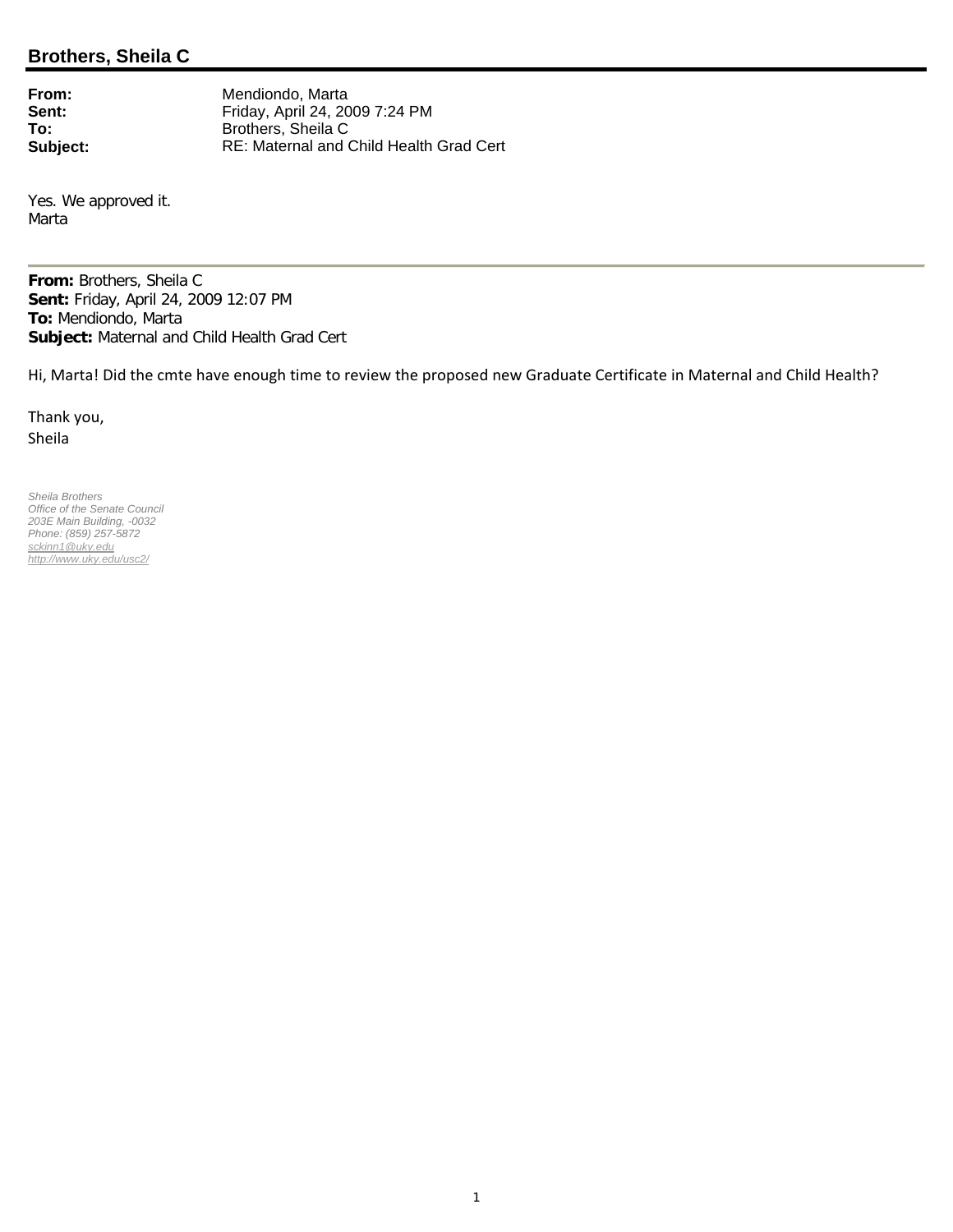

*D r e a m ∙ C h a l l e n g e ∙ S u c c e e d*

### COLLEGE OF PUBLIC HEALTH

**M E M O R A N D U M**

- **TO: Health Care Colleges Council**
- **FROM: Linda A. Alexander, EdD Associate Dean for Academic Affairs**

**SUBJECT: New Certificate Proposal – Maternal and Child Health**

**DATE: August 29, 2008**

It is the intention of the College of Public Health to begin offering a new graduate certificate in Maternal and Child Health.

The need for this certificate was first explored in 2005, when Dean Steve Wyatt created an Ad Hoc MCH Advisory Committee to determine the interest and value of a certificate in MCH. A survey was conducted of 200 Kentucky public health workers who considered themselves to be MCH health care providers. Ninety-eight percent of the respondents indicated a general need for MCH training in the Commonwealth's workforce. The same survey indicated that not all workers would desire to work toward a graduate degree in public health, but many would be interested in enhancing their credentials in MCH without striving to achieve a terminal degree.

The Graduate Certificate in Maternal and Child Health provides a mechanism for public health workers and students admitted to the graduate school to enhance their competencies and skills in Maternal and Child Health without undertaking a graduate degree in MCH. The certificate will be accessible to students enrolled in the Graduate School and the College of Public Health and will be valuable to the public health workforce throughout the Commonwealth of Kentucky. This proposal for a 15-credit hour graduate certificate is intended to enhance the training opportunities for students and public health workers with an interest in maternal and child health.

After the full proposal was completed, it was reviewed and approved by the Academic Affairs Committee and the Faculty Council, according to our college's established bylaws.

Further information about this course can be obtained by contacting the program's proposed director, Dr. James Cecil, at 323-6400 or via email at [jimc@email.uky.edu.](mailto:jimc@email.uky.edu)

> Office of the Dean 121 Washington Ave., Suite 112 ∙ Lexington Kentucky 40536-0003 (859) 218-2247 ∙ *fax* (859) 323-5698 www.mc.uky.edu/PublicHealth *An Equal Opportunity University*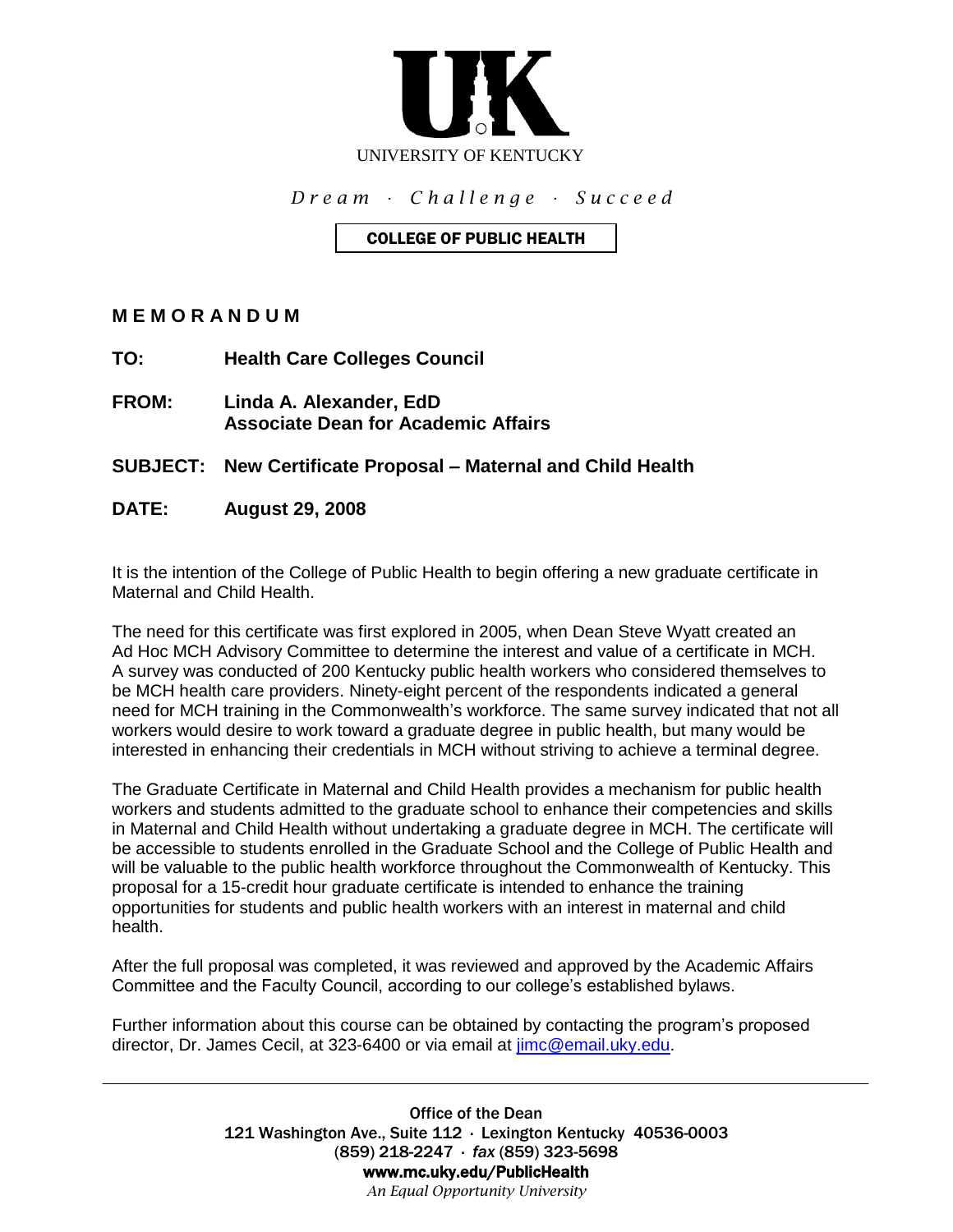| TO: | Linda Alexander<br>Associate Dean for Academic Affairs      |
|-----|-------------------------------------------------------------|
| CC: | Marta Mendiondo<br><b>Chair, Academic Affairs Committee</b> |

- CC: James C. Cecil, III
- FROM: Glyn G. Caldwell Chair, Faculty Council
- DATE: June 26, 2008
- SUBJECT: Approval of the Graduate Certificate Program in Maternal and Child Health

On June 26, 2008, the Faculty Council of the College of Public Health unanimously approved the Graduate Certificate Program in Maternal and Child Health with one correction, one concern, and one recommendation.

The correction is in item 2f of the Application for New Course. The Council felt that the answer should be "No" and the 3 credit hours omitted. The rationale is that there is no reason for students to repeat the course because the content will remain the same from semester to semester.

The concern is that it would be possible for an MPH student concentrating in Health Behavior to automatically satisfy the requirements for the certificate by choosing the certificate electives to coincide with the MPH electives.

The recommendation is that on page 2, Curriculum. The sentence be changed as follows: The Graduate Certificate consists of 15 credit hours, 6 of which are required courses and 9 of which can be selected from the list of electives below, *or other existing classes or classes to be developed as approved by the certificate director.*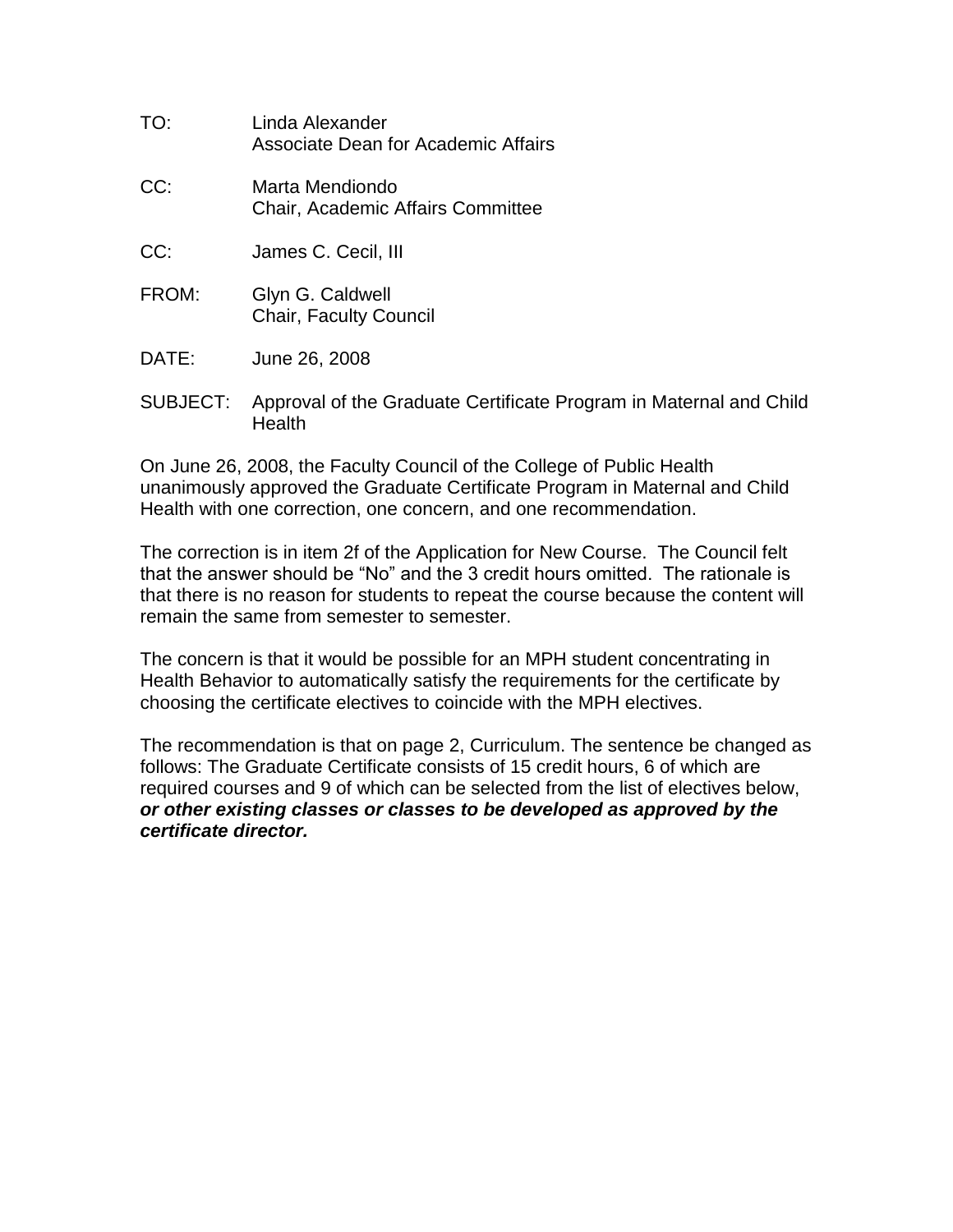MEMORANDUM

To: Faculty Council

From: Marta S. Mendiondo *Utork/Undit* Chair, Academic Affairs Committee

Date: June 17, 2008

The Academic Affairs committee approved the proposed Graduate Certificate in Maternal and Child Health.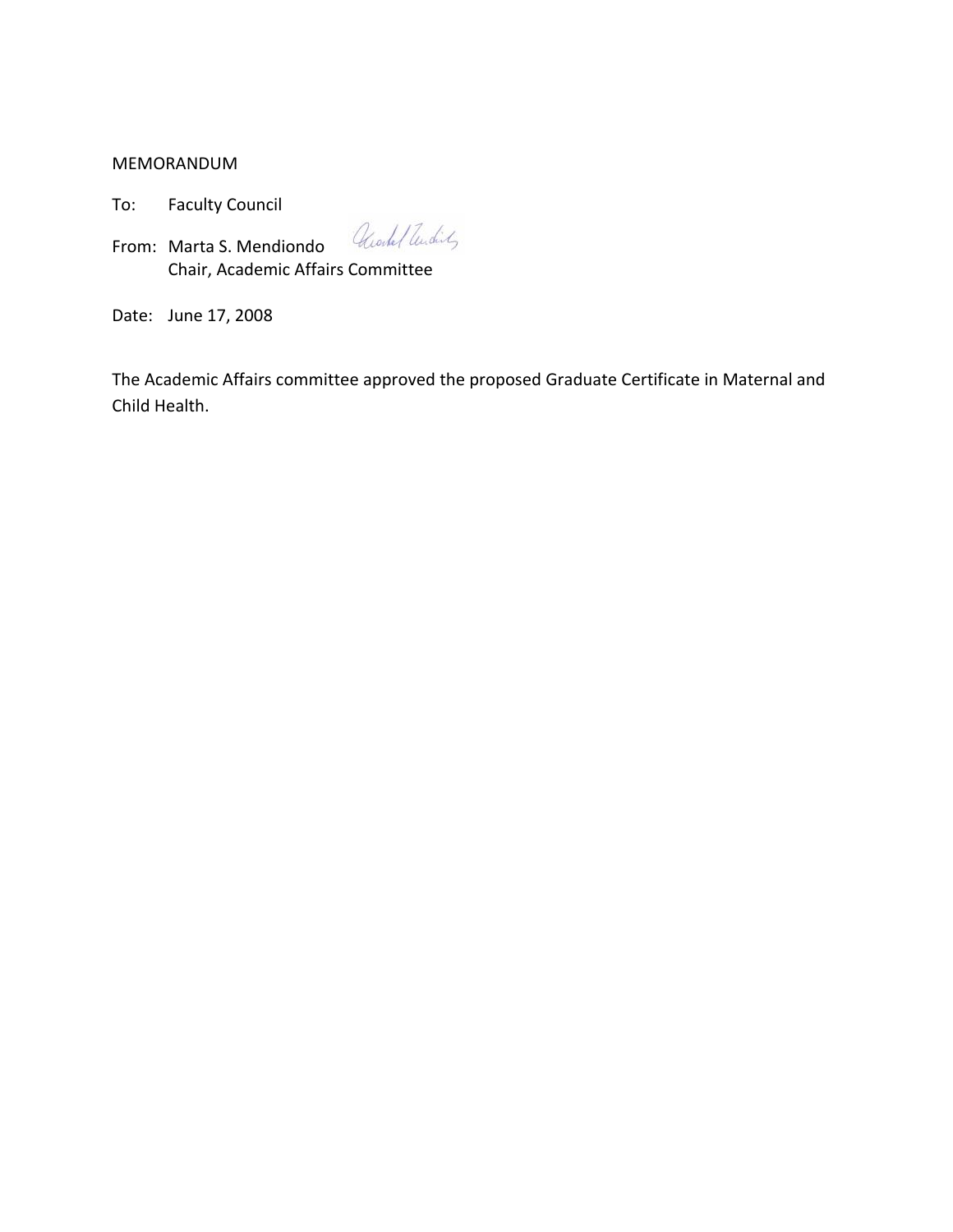

#### UNIVERSITY OF KENTUCKY

#### Challenge · Succeed  $D$  ream.

### COLLEGE OF PUBLIC HEALTH

#### **MEMORANDUM**

TO: Dr. James Cecil Director, MCH Certificate Program

FROM: Dr. Stephen W. Wyatt Dean

DATE: May 8, 2008

SUBJECT: MCH Graduate Certificate

I am pleased to document the commitment of the State (KDPH) and UK College of Public Health to the development and delivery of the MCH certificate program. The resources received from KDPH will be utilized to support a  $(1)$  20% time commitment for you as Director,  $(2)$  a part-time administrative assistant, (3) salary support for faculty who develop and/or teach courses, and (4) certificate related travel.

> Office of the Dean 121 Washington Ave., Suite 112 . Lexington, Kentucky 40536-0003 (859) 257-5678 ext. 82247 · fax (859) 323-5698 www.mc.uky.edu/PublicHealth An Equal Opportunity University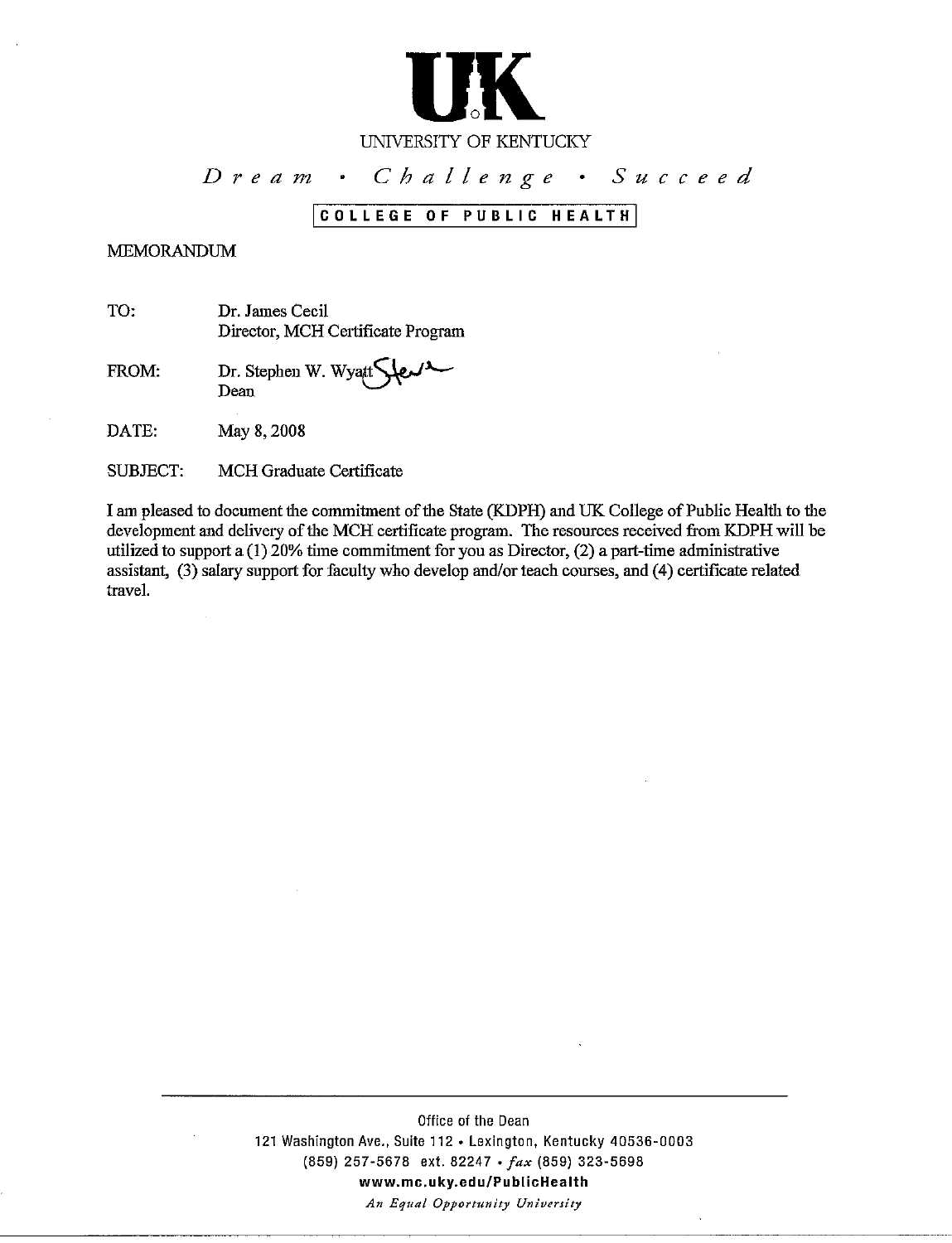## **University of Kentucky**

## **College of Public Health**

### **May 15, 2008**

### **Proposal for a Graduate Certificate in Maternal and Child Health**

### **Purpose and Background:**

Maternal and Child Health (MCH) issues are among the most prevalent in the Commonwealth of Kentucky. The University of Kentucky President, Dr. Lee Todd, often refers to the "Kentucky Uglies" which are those attributes that are addressable with current technology and knowledge but make Kentucky less than it could be if those attributes did not exist. Among the "Kentucky Uglies" related to public health and MCH are high rates of premature births (KY=15.2%; USA=12.7%), increased rates of infant mortality (KY is ranked #17 in the U.S.), domestic violence at very high rates, and a myriad of preventable diseases and conditions that could better be addressed by public health workers who had appropriate MCH training. Possessing the requisite credentials is important, but those workers need to be motivated by a desire to improve and enhance the health status of children, mothers and families in Kentucky. Although MCH courses are available and are being taught at the College of Public Health (CPH) and the University of Kentucky, there is no systematic mechanism that focuses on MCH issues and skills. This certificate is designed to focus on this important aspect through a sequence of courses and experiences exclusively dedicated to MCH. Dean Steve Wyatt supports the creation of a Graduate Certificate in Maternal and Child Health at the College of Public Health. This Certificate may lead to the creation of an MPH concentration in MCH in the future.

The Graduate Certificate in Maternal and Child Health provides a mechanism for public health workers and students admitted to the graduate school to enhance their competencies and skills in Maternal and Child Health without undertaking a graduate degree in MCH. The certificate will be accessible to students enrolled in the Graduate School and the College of Public Health and will be valuable to the public health workforce throughout the Commonwealth of Kentucky.

This proposal for a 15-credit hour graduate certificate is intended to enhance the training opportunities for students and public health workers with an interest in maternal and child health. The need for this certificate was explored in 2005, when Dean Steve Wyatt created an Ad Hoc MCH Advisory Committee to determine the interest and value of a certificate in MCH. A survey of 200 public health workers, who considered themselves to be MCH workers in Kentucky, was conducted. Ninety-eight percent of the respondents indicated a general need for MCH training in the Commonwealth's workforce. The same survey indicated that not all workers would desire to work toward a graduate degree in public health but many would be interested in enhancing their credentials in MCH without striving to achieve a terminal degree.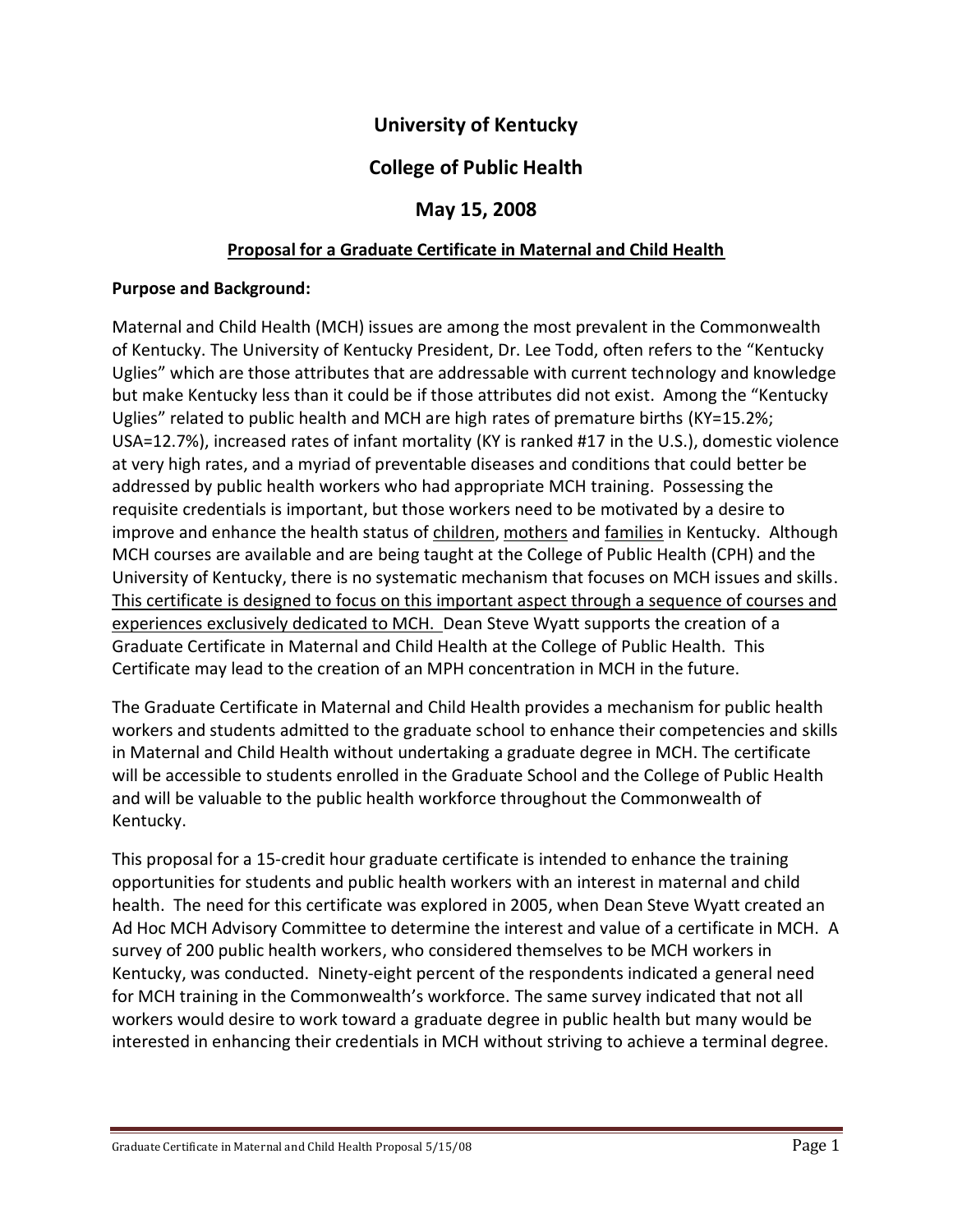### **Graduate Certificate Director:**

Full member of Graduate Faculty (James C. Cecil, III DMD, MPH – subject to appointment by the Dean of the Graduate School). Dr. Cecil is a part-time CPH faculty with clinical and academic experience in maternal and child health issues. As faculty at the College of Dentistry and former Kentucky State Dental Director, he developed a course in Children's Oral Health for health department nurses in Kentucky called "KIDS Smile" which has been used in several other state programs. As state dental director, Dr. Cecil worked closely with the MCH program at the Kentucky Department for Public Health.

**Graduate Certificate Associates:** Dr. Henrietta Bada, pediatrician, neonatologist and faculty at the College of Medicine; Dr. Ken Muse, obstetrician and faculty at the College of Medicine; Dr. Linda Alexander, faculty College of Public Health.

### **Graduate Certificate in Maternal and Child Health**

### **Objectives:**

Prepare public health workers to address the multi-factorial MCH issues in Kentucky in their workplaces by enhancing public health-related skills.

Provide students with theoretical, practical, and relevant educational experiences in MCH to enhance the health and welfare of children, mothers and families.

Provide students with the knowledge and skills to develop, implement and manage MCH programs, prepare budgets, and evaluate the effectiveness of MCH programs.

### **Curriculum:**

**The Graduate Certificate consists of 15 credit hours, 6 of which are required courses and 9 of which can be selected from the list of electives below.** , or other existing classes or classes to be developed as approved by the certificate director.

#### **Required Courses:**

**CPH 740** – Introduction to Maternal and Child Health (3 hrs). (A new course proposal is included in this Graduate Certificate proposal)

**CPH 605** – Introduction to Epidemiology (3 hrs).

### **Selective Courses in Existence Throughout the University:**

**CPH 645** – Food Systems and Malnutrition and Public Health (3 hrs). "This course explores key issues in public health and malnutrition through a food systems perspective. Understanding how the various parts of the food system interact is essential in the design of effective public health policy and projects to combat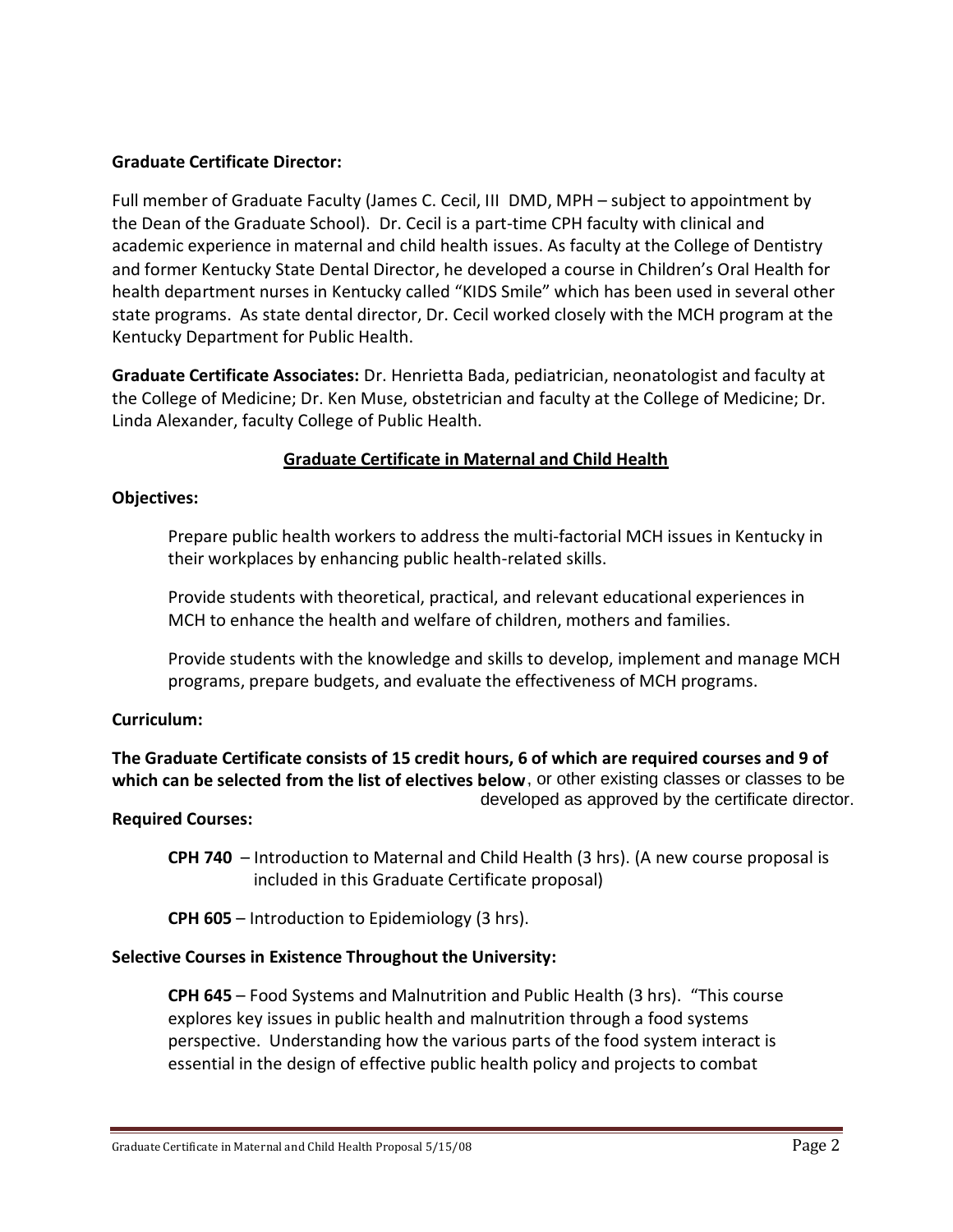malnutrition in all its various forms. … we will look at public health nutrition challenges throughout the food system, both in the US and in the developing world."

**CPH 648** – Health and Culture (3 hrs). "Health educators involved in advocacy, policy, or promotion should be trained to understand differences in minority populations in order to help build and lobby for the infrastructure needed to prevent excess disease and death among underserved populations. A special emphasis…will be placed on understanding the role of culture in influencing the adaptation of health attitudes, practices and behaviors. An additional focus will be placed on health status, current trends, and health indicators for special populations identified through the Kentucky Health Objectives …, as reported by the Kentucky Department for Public Health."

**CPH 646** – Special Topics in Behavioral Health: Public Health and Anthropology (3 hrs). "This seminar explores the contributions that anthropology, the academic field that focuses on the study of human culture, can make towards a better understanding of health behavior in the context of public health…. We will consider how the perspectives and tools developed in anthropology can be utilized in public health to help understand culture, both in the United States and in developing countries." This course has a module on MCH which includes topics such as preventive child services, learning from caregivers of young children, children and medicines, care-seeking for illness in young infants in an urban slum in India, and midwifery, home births, and emergency obstetric referrals in Guatemala.

**NUR 658** – Risky Behaviors and Health (3 hrs). "This course examines the epidemiological, psychological, and theoretical perspectives of risk taking behavior and its health consequences across the lifespan. Selected topics include stress, tobacco, drug, alcohol, and medication abuse, unplanned pregnancy, sexually transmitted diseases, eating disorders, occupational and sports activities, and violence across the lifespan."

**FAM 502** – Families and Children Under Stress (3 hrs). "An investigation of the stressors and crises experienced by families and the examination of family members' adaptation and coping efforts. Special attention is given to prevention, management, and enrichment strategies. Implications for practitioners will be drawn from conceptual frameworks and recent research."

**CPH 647** – Research Methods for Health Promotion (3 hrs). "This course provides the student with basic knowledge about the design and analysis of research in the field of health promotion. The theory, design applications, and analytic strategies used for various types of research are presented in a sequential format. Goals of the course include: 1) gaining the ability to critically evaluate research in health promotion practice, 2) achieving competence in research methodology, and 3) understanding the conceptual application of analytic techniques to data."

**CPH 758** – Special Topics in Health Services Management: Health Care Access and Coverage (3 hrs). "This is a selective policy course offered to give students a greater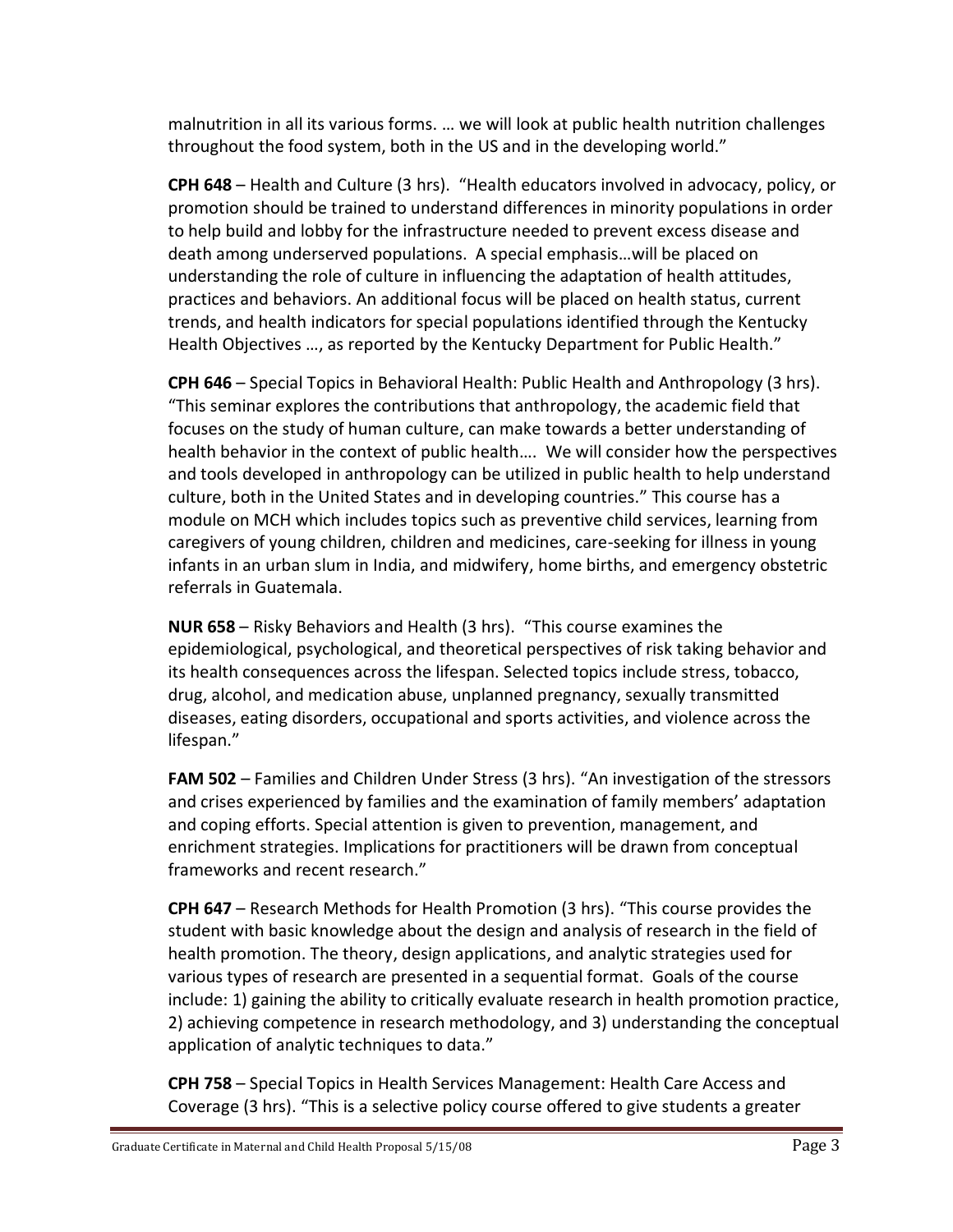understanding of programs available to serve underserved populations, how the changes in the health care market impact care provided to underserved populations, and policy and programmatic options to address the needs of underserved populations."

**CPH 610** – Injury Epidemiology and Control (3 hrs). CPH 610 is a course that explores "The epidemiologic basis for understanding the distribution and determinants for injuries and poisonings, including both intentional and unintentional events. A wide variety of injury settings are discussed including home, transportation, occupational, recreational, plus violence, suicide, and homicide. The continuum of injury using preevent, event and post-event concepts of Haddon's matrix is also emphasized."

**CPH 758 (and FP 825) –** International Public Health (and Introduction to Global Health & International Medicine) (3 hrs). "This course will acquaint students with the major issues and challenges for public health in a variety of wealthy, emerging and impoverished nations." CPH 758 has a module in Maternal and Child Health.

**CPH 653** –Public Health Law and Policy (3 hrs). "CPH 653 is an introductory course for non-lawyers in selected aspects of the law related to public health. Major attention is paid to fundamental legal principles and legal reasoning, recurring legal issues confronted by public health agencies, and the use of law to advance a public health agenda. Emphasis is placed on giving students tools to use when they encounter lawrelated problems in their professional careers. The course is intended for students in all divisions of the College of Public Health." The course has a module on public health law ethics and practice as well as a module on statutory rights of vulnerable populations and reproductive health issues.

### **Selective Courses in Development:**

Genetics and Public Health (3 hrs). Ms. Joyce Robl. "An introductory course that provide an overview of genetics and public health including basic genetic concepts, clinical genetics services, newborn screening, birth defects surveillance, potential technological advances in genetics as a result of the Human Genome Project as well as ethical, legal and social issues.

Reproductive Toxicology (3 hrs). Dr. Scott Prince. No description available.

### **Resources Available:**

Funding to initiate this certificate program is available through a renewable block grant from the Kentucky Department for Public Health which will support the administration of the Graduate Certificate (i.e., Director at a 20% DOE). Dean Wyatt has provided an attached memo outlining that commitment.

CPH 740, (taught for the past three years as a special course in CPH), is taught by Dr. Henrietta Bada and Dr. Ken Muse who are full-time faculty of the College of Medicine. Funds are allocated from the state block grant to support the DOE portion of the course instructor's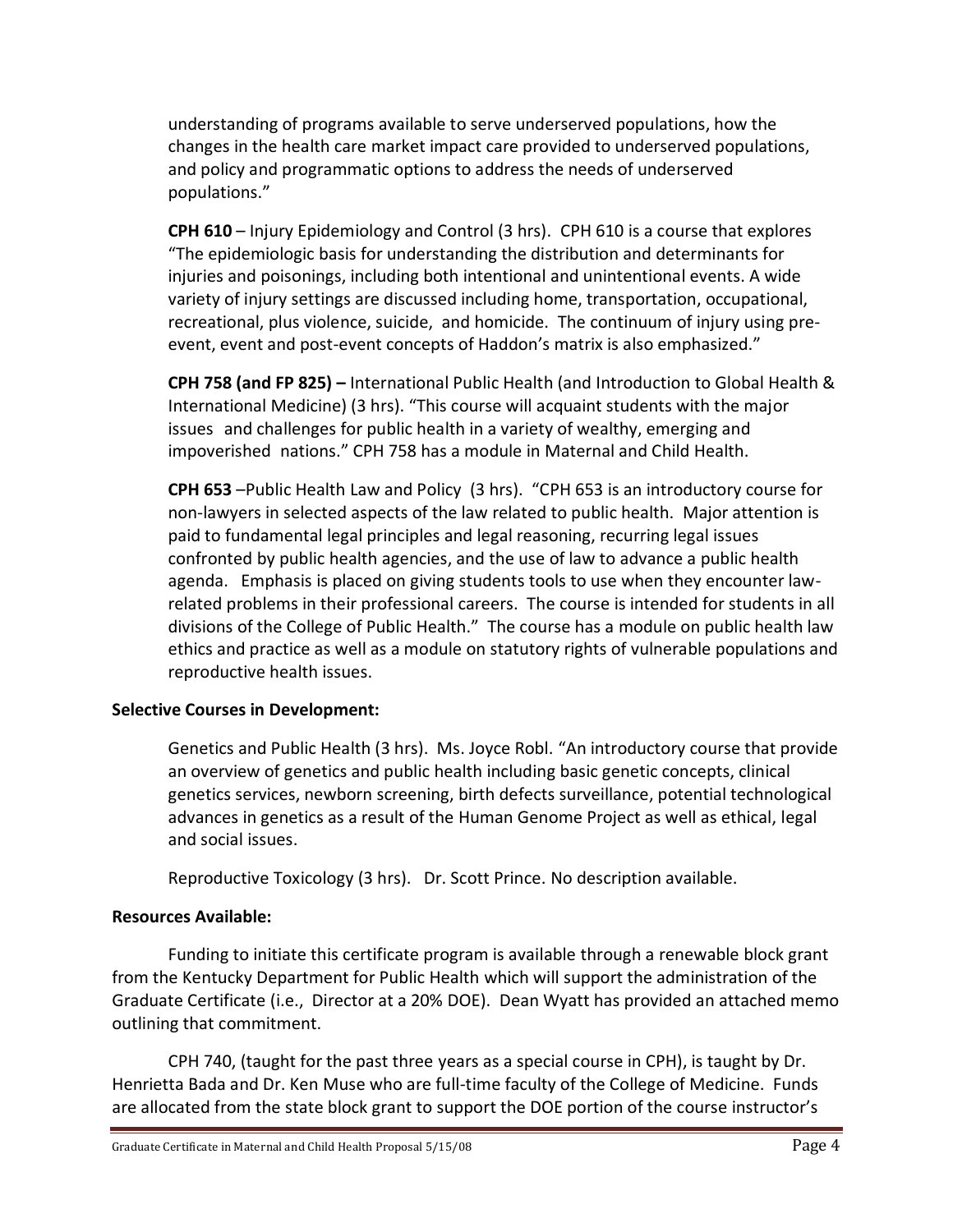time. It is expected that fewer than five students will be admitted to the Graduate Certificate in Maternal and Child Health during the first semester that it will be offered.

### **Admission Requirements and Application Procedures for Certificate in Maternal and Child Health (MCH):**

- Applicants must satisfy the minimum Graduate School Requirements for admission to a Certificate (which are identical to those for enrollment as post-baccalaureate graduate student) and apply separately for the Graduate Certificate in MCH. Post-baccalaureate status is not available to non-Kentucky residents or international applicants.
- Students enrolled in (or applying to) a graduate degree program or post-baccalaureate graduate students may apply for the Graduate Certificate in MCH.
- Applicants for admission to the Graduate Certificate in Maternal and Child Health must be approved by the Certificate Director, who shall notify the Graduate School in writing of the student's admission.
- Admission to the Graduate Certificate in MCH curriculum **or** award of the graduate certificate does not guarantee admission to any degree program at the University of Kentucky.
- Admission to the Graduate Certificate in MCH may be limited so that the faculty and resources are not overwhelmed.

Applicants must submit the appropriate application fee to the Graduate School.

Applicants must provide to the Graduate Certificate Director a two-page essay on why the individual needs and desires a Graduate Certificate in Maternal and Child Health and a one-page biography which includes the student's educational and work experience, as an aid to the admission decision.

Students enrolled in the Graduate Certificate may not use the MCH-required Certificate Course, CPH 778 – Special Topics in Health Behavior: Introduction to Maternal and Child Health for credit in any other degree program in the College of Public Health.

### **Graduate Certificate in Maternal and Child Health Requirements:**

- The Graduate Certificate curriculum involves a total of 15 graduate credit hours including 6 hours of required courses.
- All course work for the Graduate Certificate in MCH must be completed within 5 years of admission.
- Graduate Certificate students must maintain a GPA of 3.0 or better to progress in the curriculum.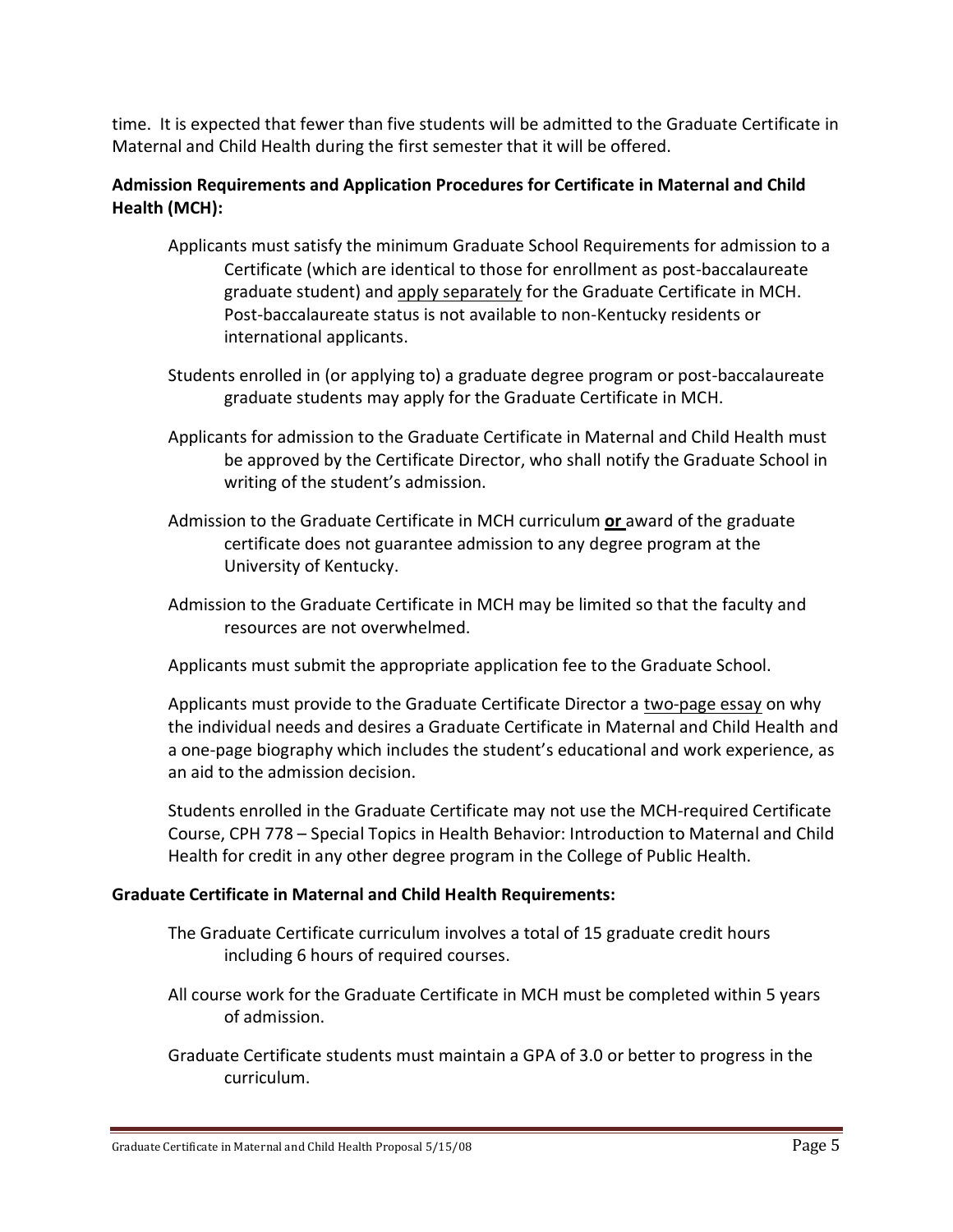### **Award of the Graduate Certificate in Maternal and Child Health:**

When a student enrolled in the UK Graduate School has successfully completed the last required course and has satisfied the GPA and grade requirements, the Director shall send a completed, signed Graduate Certificate Completion Form to the Dean of the Graduate School verifying that the student has fulfilled all requirements for the Certificate and requesting award thereof. The Graduate School shall then issue the student's certificate and officially notify the University Registrar of the awarding of the Certificate for posting to the student's permanent transcript.

### **Benefits:**

### **For Students:**

Enhance job opportunities in MCH.

Provide the opportunity for public health workers to obtain formal training in MCH without pursuing a terminal degree an therefore provide a more competent MCH workforce.

### **For The College:**

Provide recognition for ongoing efforts of both faculty and students in the area of Maternal and Child Health.

Build a pilot program that will be antecedent to the creation of a concentration in MCH.

### **For the University of Kentucky and the Commonwealth of Kentucky:**

Provide appropriate relevant educational experiences in Maternal and Child Health to enhance the health and welfare of Kentucky's children, mothers, and families.

Provide career opportunities for public health workers as MCH competent colleagues in the public health system in Kentucky.

Strengthen UK's reputation as an institution that values and actively fosters high quality, relevant education and training that serves the multi-factorial needs of the Commonwealth.

Provide a pool of appropriately trained MCH professionals some of whom may pursue terminal degrees in MCH or other aspects of public health.

Enhance the reputation of UK throughout the state and nation as graduates begin practicing MCH as part of their public health practice.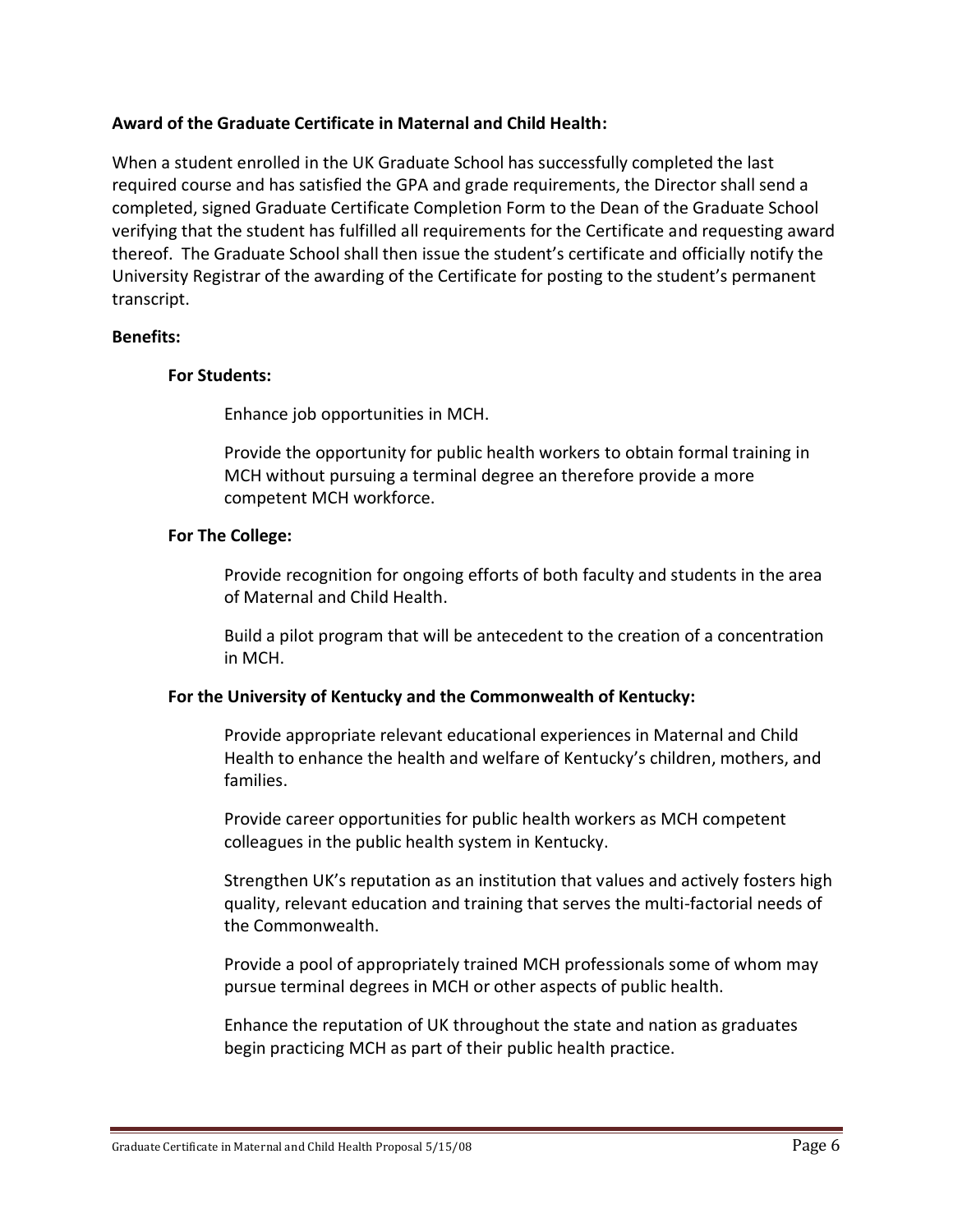# **CPH 740: Introduction to Maternal & Child Health**

## **Syllabus and Course Policies Document**

Credit Hours: 3 Call # 07045

Meets: Tuesdays, 6:00 PM to 8:30 PM, Room CN (Nursing) 502A Prereq: Enrollment in Public Health degree program or consent of an instructor.





Course Instructors: Ken Muse, M.D. **Henrietta S. Bada-Elzey, M.D., MPH** Associate Professor & Director, Professor and Director, Division of Reproductive Endocrinology Division of Neonatology Department of Obstetrics & Gynecology Department of Pediatrics Office: Room C361, UK Medical Center 0293 MS 477, UK Medical Center 0298 Phone: (859) 323-5410 (859) 323-1850 Fax: (859) 323-1931 (859) 257-6106 E-Mail: [muse@uky.edu](mailto:muse@uky.edu) [hbada2@uky.edu](mailto:hbada2@uky.edu) WWW: [http://www.mc.uky.edu/obg/People/fac](http://www.mc.uky.edu/obg/People/faculty/RE/Muse.htm) [ulty/RE/Muse.htm](http://www.mc.uky.edu/obg/People/faculty/RE/Muse.htm) [http://www.ukhealthcare.uky.edu/kch/](http://www.ukhealthcare.uky.edu/kch/physicians/bada.htm) [physicians/bada.htm](http://www.ukhealthcare.uky.edu/kch/physicians/bada.htm)

Course Description: An introductory course that surveys the Public Health subspecialty of Maternal & Child Health, reviewing basic maternal & child health issues including the medical aspects of normal pregnancy and infant care; disease processes of both, including prematurity & low birth weight; factors that influence MCH, including age, race, pregnancy spacing, and nutrition; data collection and analysis regarding reproduction; and the healthcare system which delivers MCH. Throughout the course, these issues will be explored at the local, Kentucky, national, and international levels.

Course Objectives: To introduce masters and doctoral students to key maternal and child health policy, access, programs, and data concepts and issues. At the completion of the course students should be able to:

- (1) Describe maternal and child health programs, policies, and services;
- (2) Describe the distribution of maternal and child health problems in the U.S. and the world;
- (3) Assess access to maternal and child health services;
- (4) Describe and interpret indices utilized in public health to assess the adequacy of maternal and child health services;
- (5) Describe care across the maternal and child health spectrum;
- (6) Describe risk factors for maternal and child health conditions/diseases; and,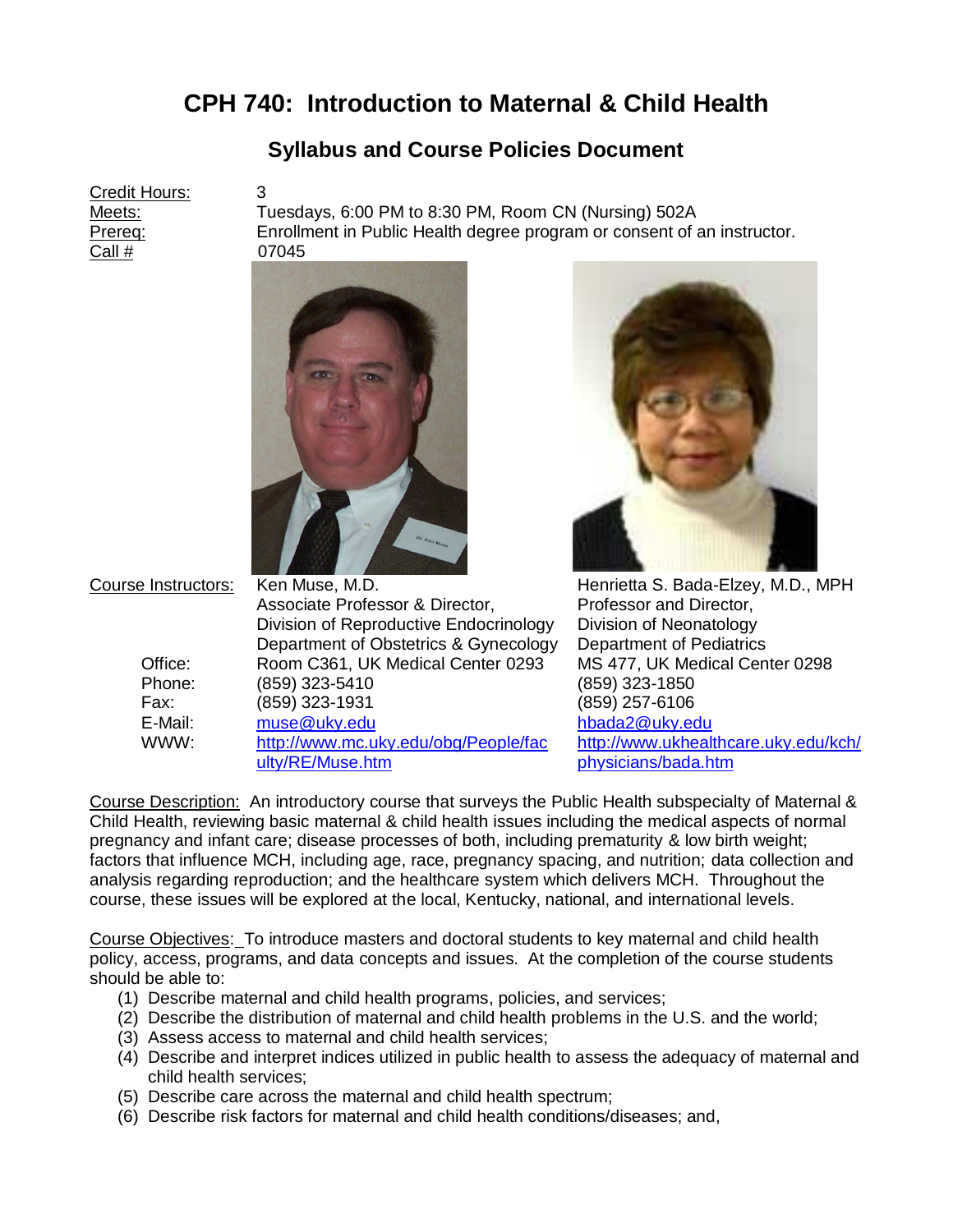(7) Describe and assess legal/ethical issues related to maternal and child health.

Textbook: None. The following may be of interest: Kotch JB. Maternal and Child Health, second edition. 2005 Jones and Bartlett, publishers. ISBN 0-7637-3171-4

E-mail: We will be sending course materials regularly by e-mail. Please check your e-mail daily.

Accommodations: If you have a documented disability that requires academic accommodations, please see me as soon as possible during scheduled office hours. In order to receive accommodations in this course, you must provide me with a Letter of Accommodation from the Disability Resource Center (www.uky.edu/TLC/grants/uk\_ed/services/drc.html). If you have not already done so, please register with the Disability Resource Center (Room 2 Alumni Gym, 257-2754, jkarnes@uky.edu) for coordination of campus disability services available to students with disabilities.

Academic Honesty: The College of Public Health and the University of Kentucky place a premium on academic honesty. Please refer to the University of Kentucky Student Rights and Responsibilities document [\(www.uky.edu/StudentAffairs/Code/part2.html\)](http://www.uky.edu/StudentAffairs/Code/part2.html).

Student Evaluation: There will be a mid-term (50%) and final exam (50%). Each test will be 50 multiple choice questions. Students will get an "A" grade if they get 90-100% of the answers correct, a "B" for 80- 89% correct, a "C" for 70-79% correct, and an "F" for less than 70%.

Class Attendance: Please show up for class, it will hurt our feelings if you don't.

Provisionality: We reserve the right to clarify or amend these policies, in which case we will document the clarification or amendment in an e-mail memorandum.

## **(Tentative) Class Schedule**

- Week 1: Muse: Introduction to Class; History of Maternal & Child Health.
- Week 2: Muse: Epidemiologic measures of fertility and births, in Kentucky, USA, & Worldwide. Birth certificates; Accuracy of information.
- Week 3: Muse: Effects of family planning, contraception, & interception; medical & surgical abortion.
- Week 4: Muse: Measuring maternal mortality and morbidity as indexes of MCH care.
- Week 5: Muse: Teen Pregnancy; HIV & Sexually Transmitted Diseases.
- Week 6: Muse: Advanced maternal age, multiple births, Apgar scores, sex ratio.
- Week 7: Muse: Mid-term Exam
- Week 8: Cecil: Oral Health and Maternal Child health Bada: Prematurity and low birth weight as public health issues (future implications of intrauterine growth restriction)

Week 9: Spring Break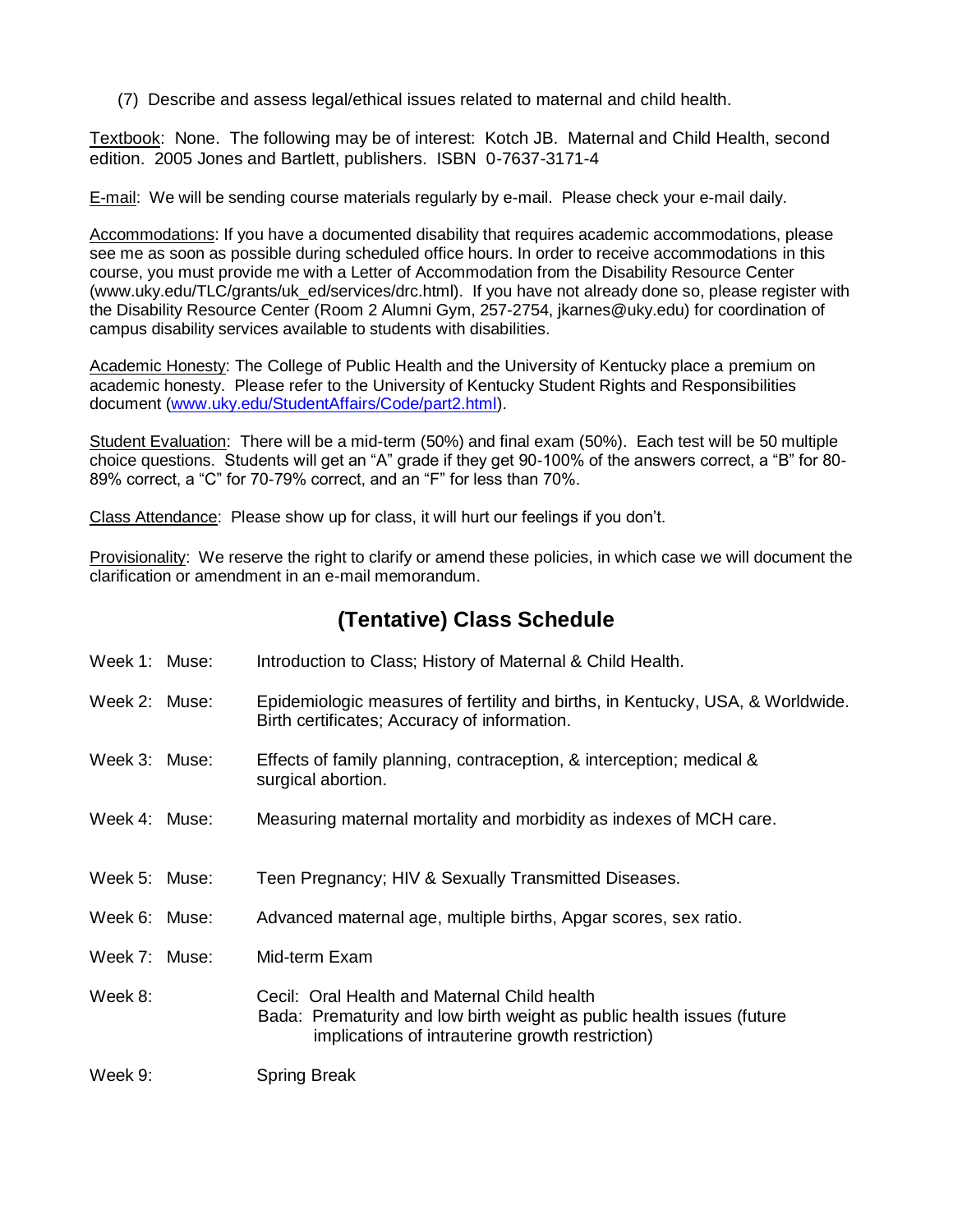| Week 9:  | Bada: Prenatal care: assessing adequacy and issues with access; Nutrition in<br>Pregnancy and impact on fetal development (folic acid supplementation<br>and congenital malformations, fetal growth and low birth weight)                           |
|----------|-----------------------------------------------------------------------------------------------------------------------------------------------------------------------------------------------------------------------------------------------------|
| Week 10: | Bada: Policies and recommendations for Newborn Screening (metabolic<br>disorders, hemoglobinopathies, and hearing) Health behaviors during<br>pregnancy, Substance abuse during pregnancy<br>and impact on the fetus, newborn and child development |
| Week 11: | Bada: Infant mortality and Public Health (SIDS, Child<br>Maltreatment; Maternal stress and infant behavior and health)<br>Pollack: Accidental injuries;                                                                                             |
| Week 12: | Bada: Ethics and legal issues (maternal-fetal conflict)                                                                                                                                                                                             |
| Week 13: | Shepherd: Kentucky MCH programs<br>Reynolds: KEIS                                                                                                                                                                                                   |
| Week 14: | Finals Week. Exam # 2.                                                                                                                                                                                                                              |

We will email handouts.

There will be two tests

Assignments will be given (will be part of the final grade 7.5 points for each assignment to be added to the final grade).

Schedule may be rearranged depending upon availability of guest faculty.